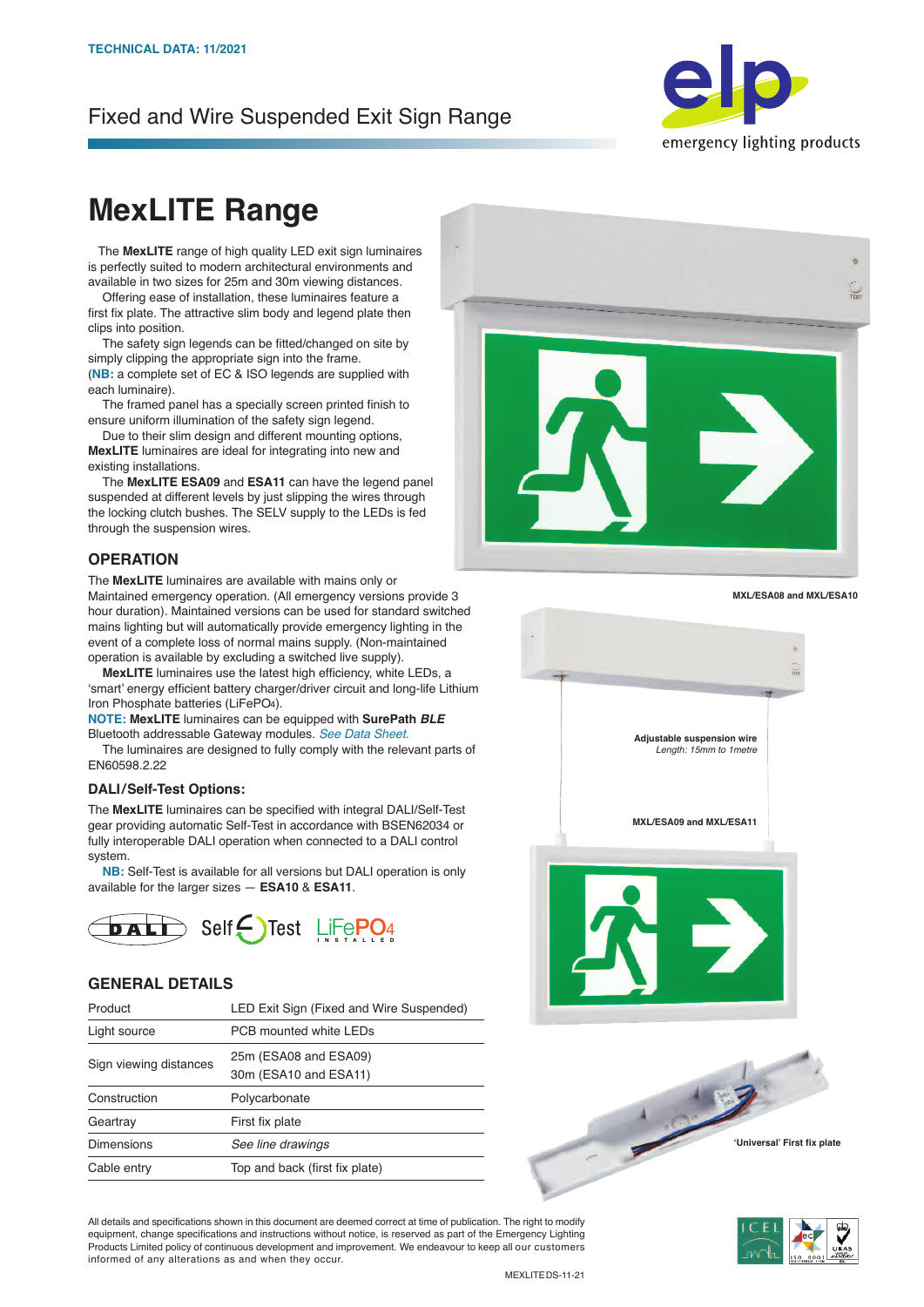# Fixed and Wire Suspended Exit Sign Range



### **SPECIFICATION**

| Light source                   | PCB mounted white LEDs                   |
|--------------------------------|------------------------------------------|
| Colour temperature             | 4500K                                    |
| Luminaire Lumens               | N/A                                      |
| <b>IP Rating</b>               | IP40                                     |
| Ambient temperature (Ta)       | $0^\circ$ to 45 $^\circ$ C               |
| <b>Insulation Class</b>        | Class II                                 |
| Supply voltage                 | $230V \sim 50Hz$                         |
| Supply power (Maintained)      | 3.1W (ESA 08/09) 4W (ESA 10/11)          |
| Supply power (Non-maintained)  | 0.8W                                     |
| Charge power (typical)         | 0.7W                                     |
| Battery (LiFePO <sub>4</sub> ) | 6.4V 600mAh (standard) 3.2V 3.2Ah (DALI) |
| Weight                         | $2.5kg$ (max.)                           |
|                                |                                          |





**Simple height adjustment MXL/ESA09/LFP** *(small)* **MXL/ESA11/LFP** *(large)*

## **Wall/Ceiling Mounting with optional Wire Suspension**

**MexLITE** Exit Signs are suitable for Wall/Ceiling mounting and offer Wire Suspended versions.

 Mounting is achieved via a first fix plate which has fixing holes suitable for wall or ceiling mounting.

 The Wire Suspended versions utilise parallel suspension wires that allow the height of the legend to be easily set by the use of two locking clutch bush mechanisms.

### **Recessed Mounting**

**MexLITE** Exit Signs can be supplied with a ceiling recessing accessory allowing a standard body to recess into a ceiling cut-out mounting bracket. This feature is ideal for applications requiring a more aesthetic installation.



**MXL/ESA11/LFP/RB (using /RB recessing accessory)**